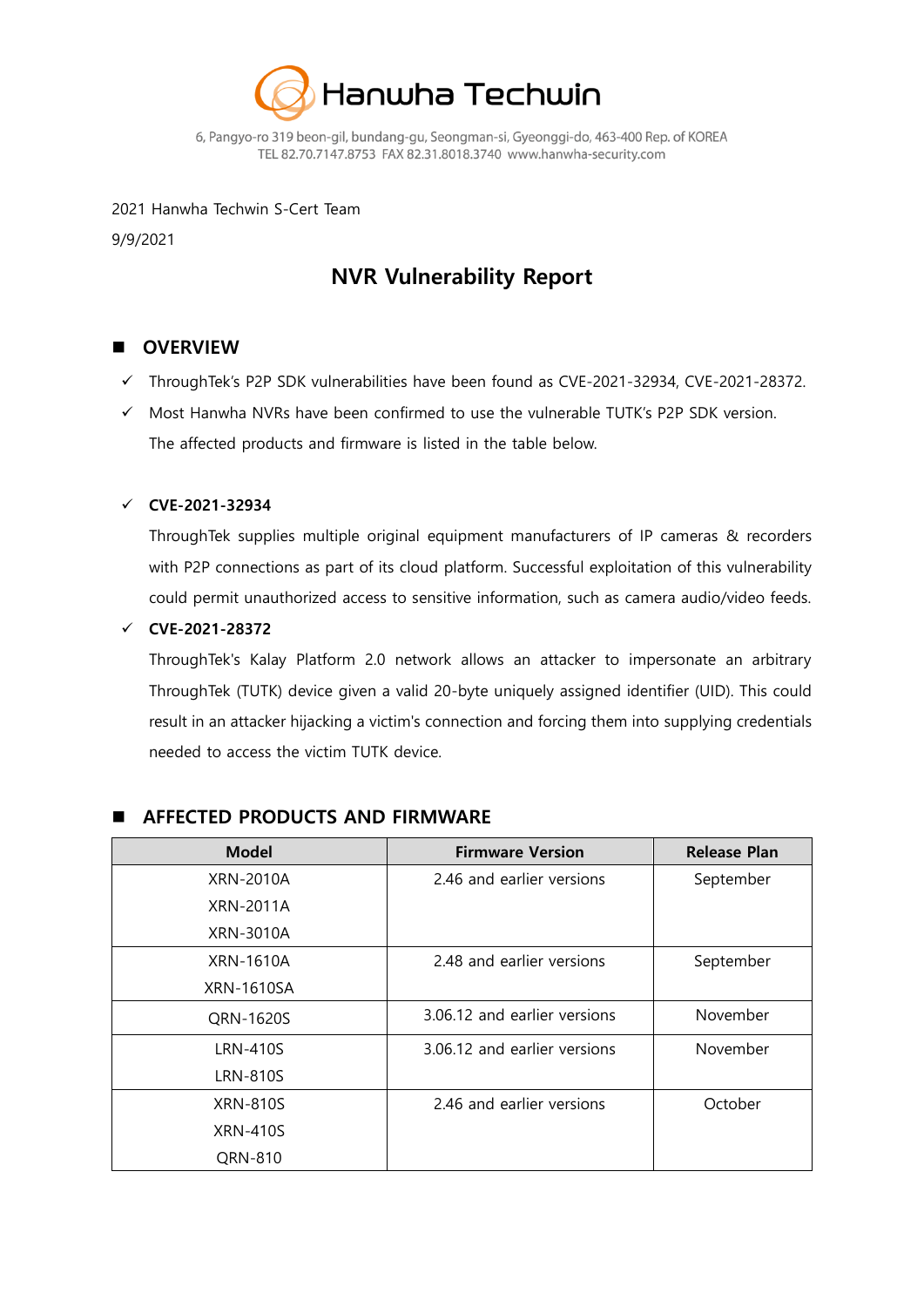

6, Pangyo-ro 319 beon-gil, bundang-gu, Seongman-si, Gyeonggi-do, 463-400 Rep. of KOREA<br>TEL 82.70.7147.8753 FAX 82.31.8018.3740 www.hanwha-security.com

| QRN-410          |                              |          |
|------------------|------------------------------|----------|
| <b>XRN-420S</b>  | 4.10.00 and earlier versions | November |
| <b>QRN-430S</b>  |                              |          |
| QRN-1610S        | 2.46 and earlier versions    | October  |
| <b>QRN-810S</b>  |                              |          |
| <b>QRN-410S</b>  |                              |          |
| <b>QRN-420S</b>  | 3.07.11 and earlier versions | November |
| QRN-820S         |                              |          |
| <b>LRN-1610S</b> | 3.06.12 and earlier versions | November |
| HRX-1621         | 3.05.12 and earlier versions | October  |
| HRX-1620         |                              |          |
| <b>HRX-821</b>   |                              |          |
| <b>HRX-820</b>   |                              |          |
| <b>HRX-421</b>   | 3.05.12 and earlier versions | October  |
| <b>HRX-420</b>   |                              |          |
| HRX-1632         | 4.09.00 and earlier versions | October  |
| <b>HRX-835</b>   |                              |          |
| <b>HRX-435</b>   |                              |          |
| <b>HRX-434</b>   |                              |          |
| PRN-3210B2       | 4.04.22 and earlier versions | November |
| PRN-1610B2       |                              |          |
| PRN-3200B2       |                              |          |
| PRN-1600B2       |                              |          |
| PRN-3205B2       |                              |          |
| PRN-1605B2       |                              |          |
| PRN-6410DB4      | 4.05.22 and earlier versions | November |
| PRN-6410B4       |                              |          |
| PRN-3210B4       |                              |          |
| PRN-6400DB4      |                              |          |
| PRN-6400B4       |                              |          |
| PRN-3200B4       |                              |          |
| PRN-6405DB4      |                              |          |
| PRN-6405B4       |                              |          |
| PRN-3205B4       |                              |          |
| XRN-6410DB4      | 4.06.22 and earlier versions | November |
| XRN-6410B4       |                              |          |
| XRN-3210B4       |                              |          |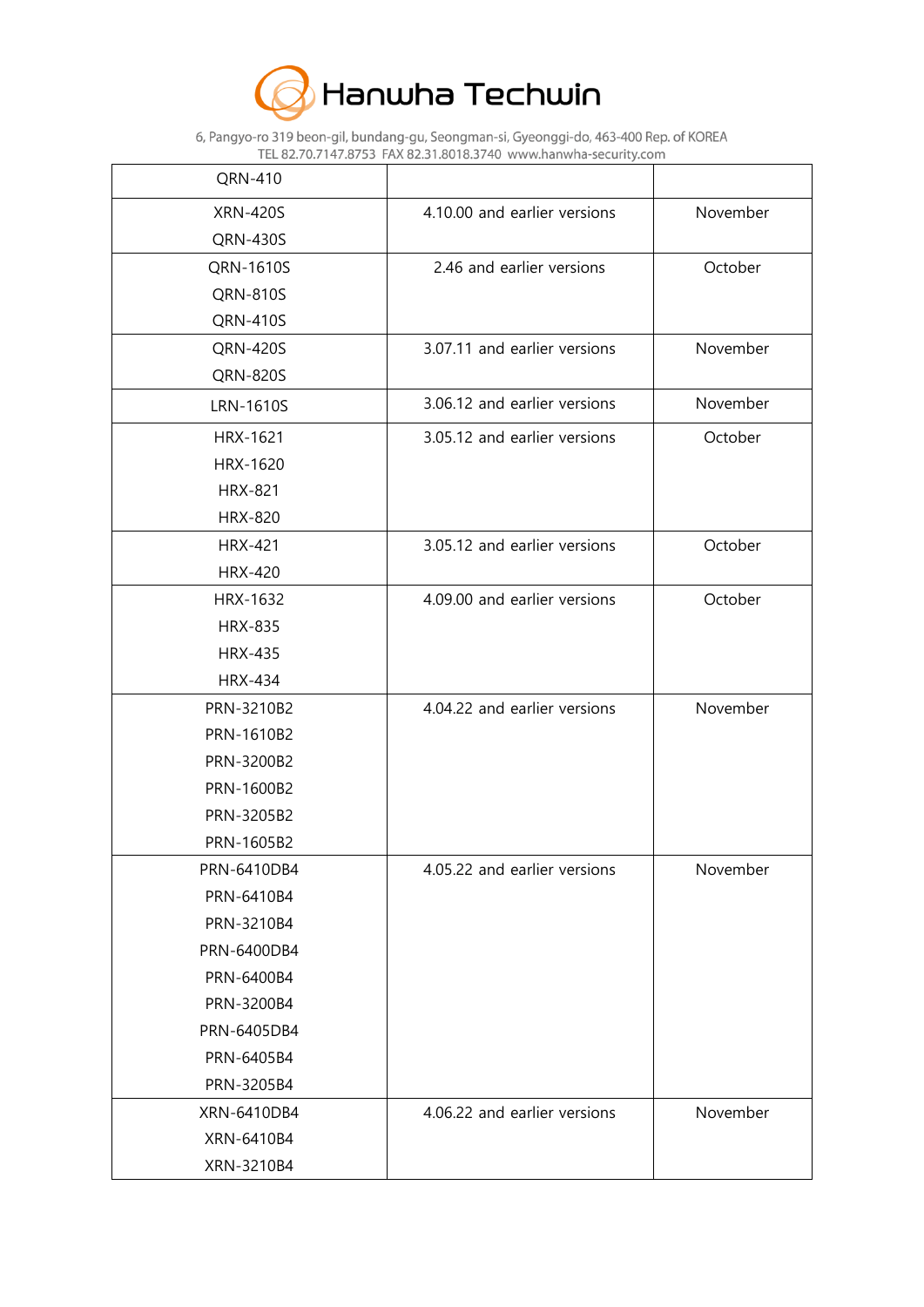

6, Pangyo-ro 319 beon-gil, bundang-gu, Seongman-si, Gyeonggi-do, 463-400 Rep. of KOREA TEL 82.70.7147.8753 FAX 82.31.8018.3740 www.hanwha-security.com

| XRN-6410RB2                       | 4.04.22 and earlier versions | November |
|-----------------------------------|------------------------------|----------|
| XRN-6410B2                        |                              |          |
| XRN-3210RB2                       |                              |          |
| XRN-3210B2                        |                              |          |
| XRN-1620B2                        | 4.07.12 and earlier versions | November |
| XRN-1620SB1                       |                              |          |
| XRN-820S                          |                              |          |
| Wisenet Mobile Viewer application | 2.2.0 and earlier versions   | October  |

## **RISK ANALYSIS**

- $\checkmark$  These vulnerabilities are only relevant when adding a device by scanning a QR code or adding a device by manually entering with UID in the Wisenet Mobile Viewer application. To resolve this issue, you will need to update to the latest version of both the recorder firmware and the Wisenet Mobile viewer application.
- $\checkmark$  If the P2P function is not being used with the Wisenet Mobile Viewer application, such as connection via IP address or DDNS or using other clients, then there is no security risk regarding CVE-2021-32934, CVE-2021-28372.
- $\checkmark$  The P2P function can be disabled in the Network menu of the affected recorder. This is advisable until the updated firmware and mobile viewer can be installed.
- $\checkmark$  Hanwha recommends that customers update their devices with the latest version firmware. The Wisenet Device Manager can be used to easily download and upgrade firmware to many devices in bulk.
- $\checkmark$  The Wisenet Mobile Viewer application can be updated using your device's app store. Automatic updates are recommended to ensure the latest software is available. The Android application can also be downloaded directly from the Hanwha Techwin website.

## **CURRENT STATUS & RELEASE PLAN**

- $\checkmark$  Since the vulnerability was announced, Hanwha has been working on improvements by getting advice from TUTK on whether the vulnerability exists in our products or not and how to resolve it.
- $\checkmark$  Hanwha will release the fixed firmware according to the schedule in the table above.
- $\checkmark$  Hanwha will release the fixed Wisenet Mobile viewer application v2.2.2 in October.